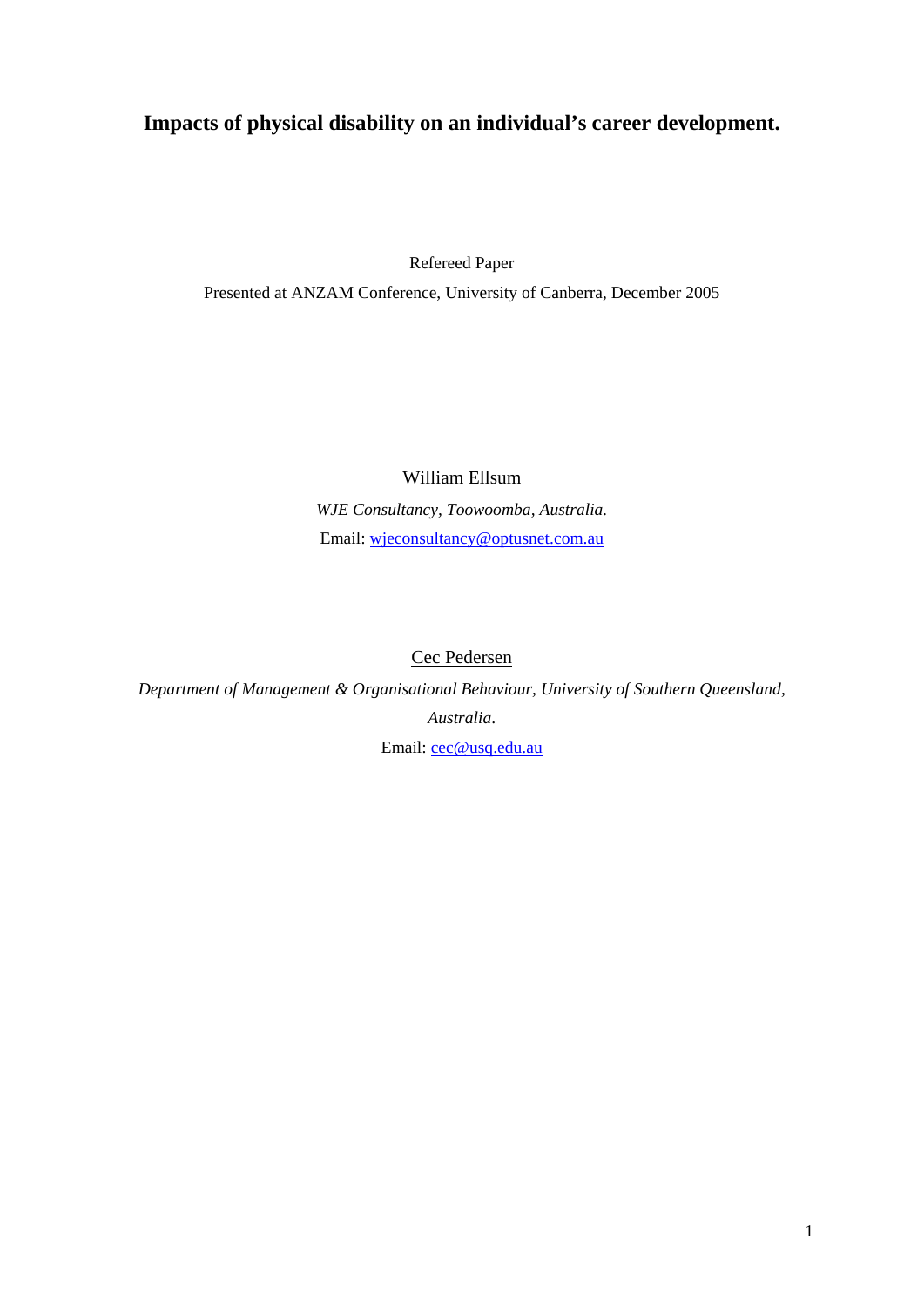Impacts of physical disability on an individual's career development.

# **ABSTRACT**

Despite 'career' becoming a somewhat nebulous term, career development remains a proactive and dynamic process aimed at meeting the needs of both the organisation and the individual. Although the limited literature deals with disability in general, rather than specific physical disabilities, it does suggest the relationship between career development and disability is complex and individuals with a physical disability still face discrimination through stereotyping and perceptual generalisations. There are several other issues relating to physical disability and career development which are identified from this paper as requiring further investigation. These include confidence and self-esteem issues associated with having a physical disability, attitudes towards careers and who is perceived as being responsible for career development, and whether having computing skills reduces the gap between inability and independence. In particular, these are considered from the perspective of individuals who have a physical disability that confines them to a wheel chair.

*Keywords: career development, career management, physical disability, HRD* 

#### **INTRODUCTION**

What constitutes a 'career' has become a vexed issue and managing people in terms of career development has become increasingly complex. Conventional definitions of career such as that proposed by Klatt, Murdick & Schuster (1985) that 'a career is an upward advancement in an organisation or professional hierarchy' do not have the same relevance in the new millennium. Australian research (Marchant, 1998) indicates that part-time and casual employment has increased and is fast becoming the main work option and careers will take on a 'boundary less' characteristic. According to Parker & Inkson (1999), career progress will occur out of inter-organisational selfdevelopment rather than intra-organisational hierarchical advancement. Labour market conditions, workforce flexibility, and restructuring will also invariably impact on both individual and organisational career development boundaries.

In this context, the impact for individuals with a physical disability is not evident. From their perspective, career aspirations may be quite legitimate. However, employment barriers exist in the form of lower status, lower income jobs and the changing face of the employment landscape is affecting how Australians work. The presence of a physical disability further influences individual career development goals.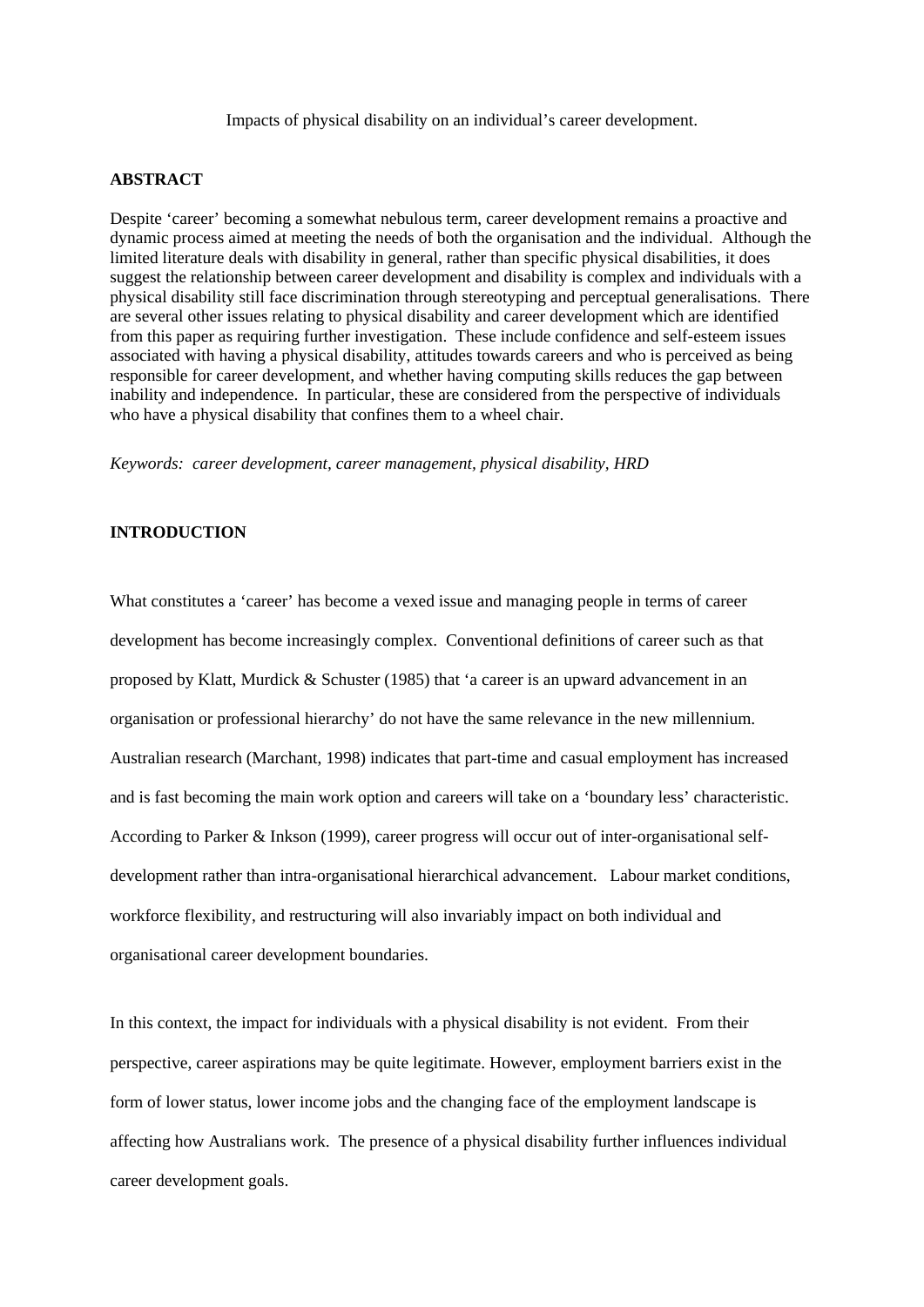Human resource literature (Werner & DeSimone 2006; Stone 2002) highlights some of the intricacies involved for management when devising career development programs within their organisations. Dealing with individuals who have a specific physical disability, such as confinement to a wheel chair, adds yet another dimension for managers who are concerned with this function

This paper presents a conceptual examination of the limited available literature about the impact of physical disability on an individual's career development. It does this by considering the overall question "*what are the main impacts of physical disability on an individual's career development?"*  and it concludes with a number of issues requiring further investigation. Issues that deal with personality and behaviour are not considered in this paper, although these have potential to impact on individuals and their decisions to be or not to be career minded.

### **WHAT IS A CAREER AND CAREER DEVELOPMENT?**

The first distinction, to be made, is what is the difference between a career and a job? Marchant (1998) proposes that a job has little change or development whilst a career is an unfolding sequence of an individual's work experience over time, which involves continuous learning. Werner & DeSimone (2006) also have a similar viewpoint and suggest a career involves a sequence of related jobs. However, Marchant (1998) believes this sequence will not always occur with the same or similar organisations. Klatt et al (1985) also describes a career in terms of upward advancement. A career could therefore be defined as the ongoing pursuit of professional growth, in a related area of employment that involves continuous learning and development.

Having established a working definition of career, it is also important to understand the paradigm in which a career can be developed. The traditional view of a career implies upward movement will occur within one organisation, with management having a major input (Klatt et al, 1985). A more contemporary view suggests the individual should take responsibility for planning their career and the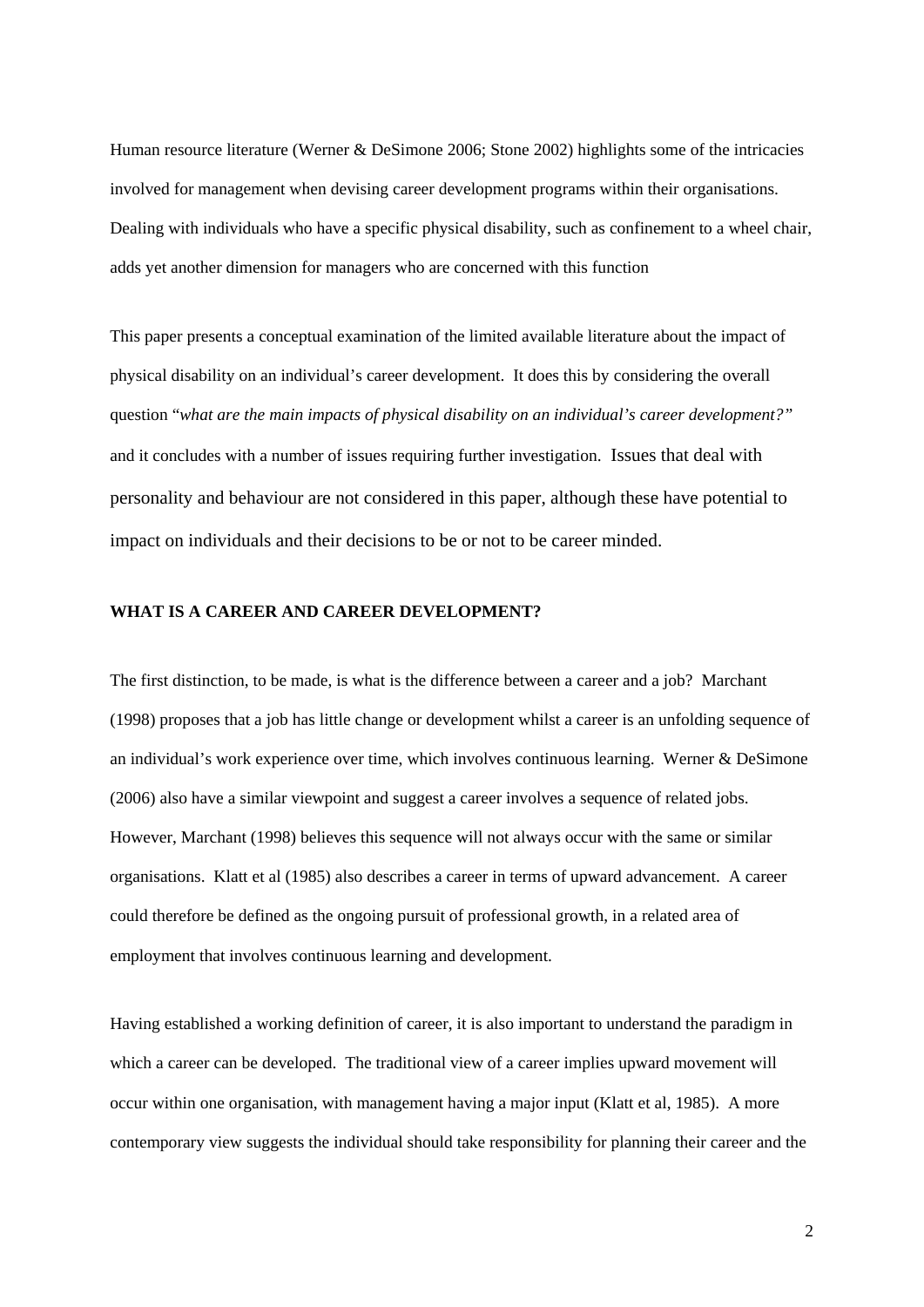career may involve horizontal and vertical movements within and between organisations in order to achieve advancement (Werner & DeSimone, 2006; Marchant, 1998; Parker & Inkson, 1999).

Career development provides a framework for planning and shaping the progression of an individual in line with organisational needs and their own potential and preferences (Armstrong, 1991). It should be a program that features a proactive approach designed to meet the needs of both the organisation and the individual (Nankervis et al, 2005). Highlighting the complexity involved with career development was National research released in 1999 by DBM Australia. Their findings revealed 80% of HR professionals believed the responsibility for learning and development rests with the individual. However, 44% reported their employees rejected the idea that it was their responsibility to maintain and develop their skills and competencies to achieve goals set by the organisation (HR Focus, 2000). There is no available literature that reports the perceptions of physically disabled employees regarding whose responsibility career development should be.

Staff are regarded as a competitive edge possessed by an organisation. This equips organistions with foresight to keep pace with staff development needs and to support individuals to reach their personal goals (Hansen, 1996). Poor alignment of individual and organisational goals, values and competencies is costly and often leads to diminishing motivation, commitment and performance and an increase in staff turnover (HR Focus, 2000). Managers play an important role in career development, because they have knowledge regarding an individual's ability and limitations and can provide relevant information about career paths and opportunity within the organisation (Werner & DeSimone, 2006).

#### **REPORTED IMPACTS OF PHYSICAL DISABILITY ON CAREER DEVELOPMENT**

Smith's (2002:59) exploratory study of vision impaired people in the workplace noted that 'despite [an] increasing focus on diversity, limited research has been devoted toward understanding the needs of disabled people in the workplace compared to other groups'. No research appears to have been conducted in relation to individuals who have a physical disability that confines them to a wheel chair.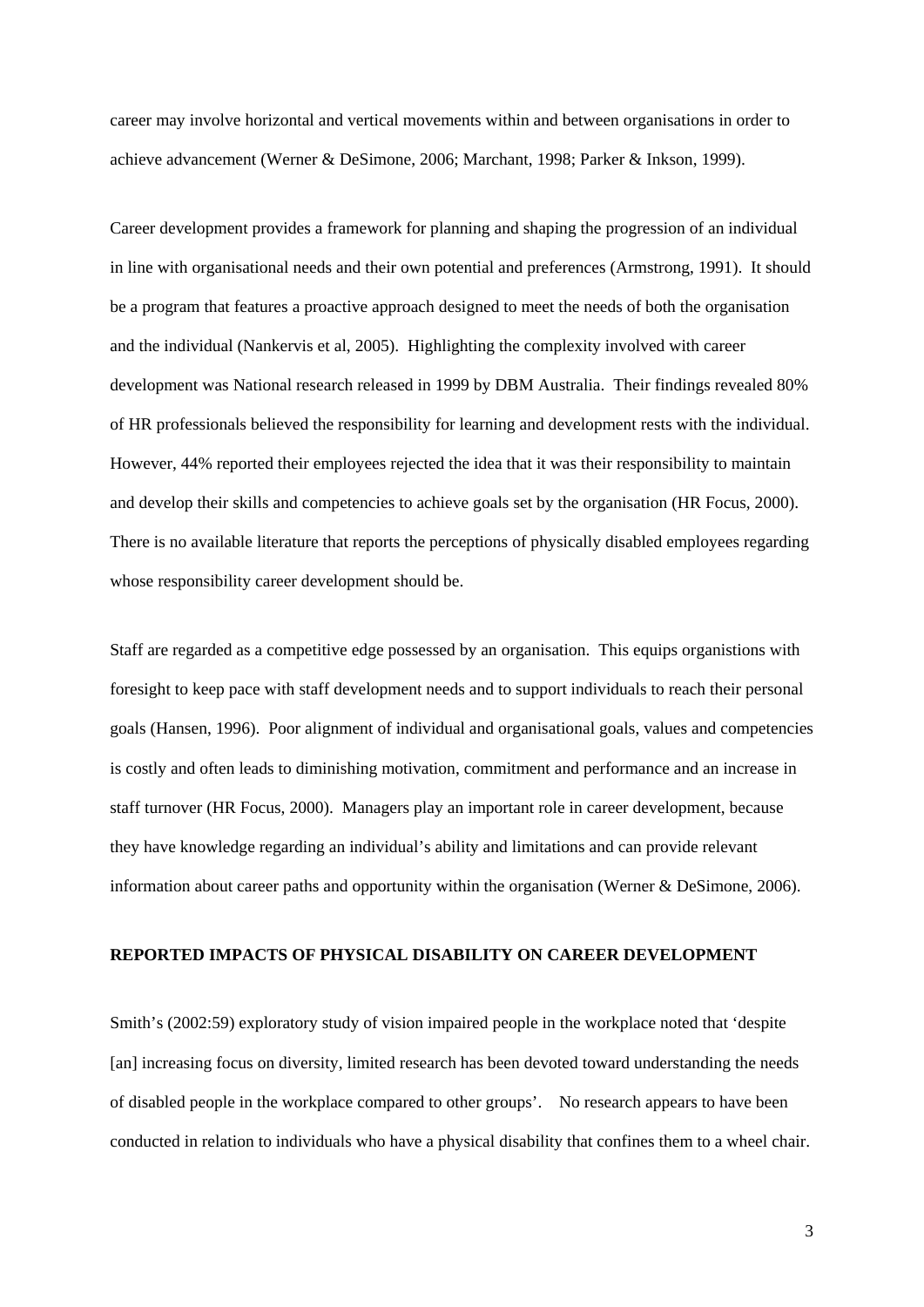There are two common approaches to defining physical disability. Firstly, the health approach targets conditions or limitations that impair normal functioning, and secondly, the work disability approach which examines conditions that limit or prevent an individual from working (Davies & Dipner, 1992). In accordance with the health approach, Stone & Collea (1996) define disability as a physical or mental impairment that limits one or more major life activities. The *Disability Discrimination Act 1992 (Cwlth*) defines disability, in relation to an individual, as *the total or partial loss of the person's bodily or mental functions*. For the purpose of this study, physical disability was examined with regards to the loss of an individual's bodily function (ie. confined to a wheel chair) and the impact of this on career development.

The relationship between career development and physical disability varies between individual and disability, within different labour markets and the individual's stage of life (Szymanski & Hanley-Maxwell, 1996). Career development is a lifelong developmental process that is influenced by an individual's learning experiences and characteristics of different environments. Factors such as an individual's abilities, gender, education, interests, and culture may influence relationships and performance in a working environment. When these factors are applied to the career realm, the implication is one of a complex and dynamic relationship between disability and career development (Szymanski, Hershenson, Enright & Ettinger, 1996). How a physical disability influences an individual's career development is dependent on the interplay and magnitude of influences such as lack of confidence, few role models, and limited occupational selections (Szymanski & Hanley-Maxwell, 1996). Having a disability may exert little influence on the career development and plans of some individuals, whereas others may find that the same disability affects their career aspirations, selfesteem and life experiences in general. By their explanation, 'a disability, in and of itself, does not determine career development but is more accurately perceived as a risk factor potentially influencing career development' (Szymanski & Hanley-Maxwell, 1996:49).

To ensure maximum benefit is derived by both the physically disabled individual and the organisation, it is important to closely monitor career development. Anna Diamantopoulou, Commissioner for

4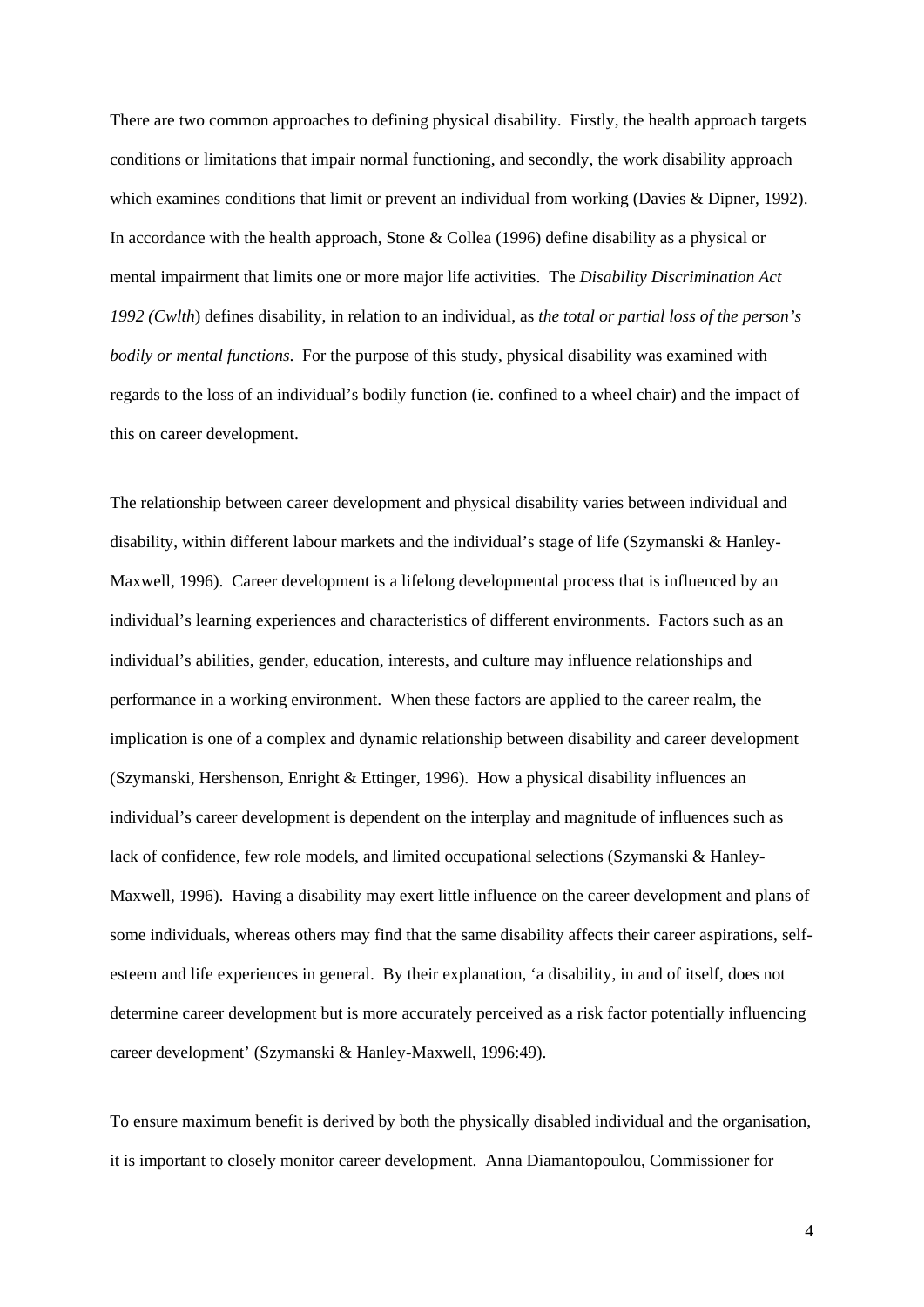Employment and Social Affairs of the European Commission, reported that for those people with disability who do find employment, many have limited career paths and career options, largely due to their more limited access to education and training opportunities (Disability World, 2000). She recommends that the focus on education and training must shift to that which is structured, valid, and able to provide worthwhile employment opportunities.

Klatt et al (1985) point out that career management is related to all HRD functions that include training and development and promotion. This is an area where the organisation can assist with career development opportunities. Management do not have to take responsibility for career development, however, they can seek a joint venture between the organisation and the individual with a physical disability. The presence of a physical disability may impact on the dynamics of career development and result in the need for a more proactive part by the organisation. It may be that keeping within a more traditional career context, where career development lies within the one organisation, is more practicable for an individual with a physical disability.

This may also prove beneficial to the organisation. Parker & Inkson (1999) assert that an increase in career mobility usually brings a cost to the organisation due to the loss of talent and labour turnover. They suggest that the organisation provide learning via non-traditional internal career moves as a way to offset the cost and encourage loyalty. Retaining the best staff and providing continuous skill development, aimed at increased productivity, is another option suggested by Anderson (1999). These alternatives place the focus on equipping the individual and providing development opportunities. If mobility is not an option for some individuals with a physical disability, simply due to the nature of the injury, then encouraging career dependency may be advantageous to the organisation.

A challenge facing organisations is the integration of employees with a physical disability into the workforce in accordance with disability legislation. Legislation is aimed at ensuring facility/design to accommodate individuals with disabilities will improve and become the norm (Davies & Dipner,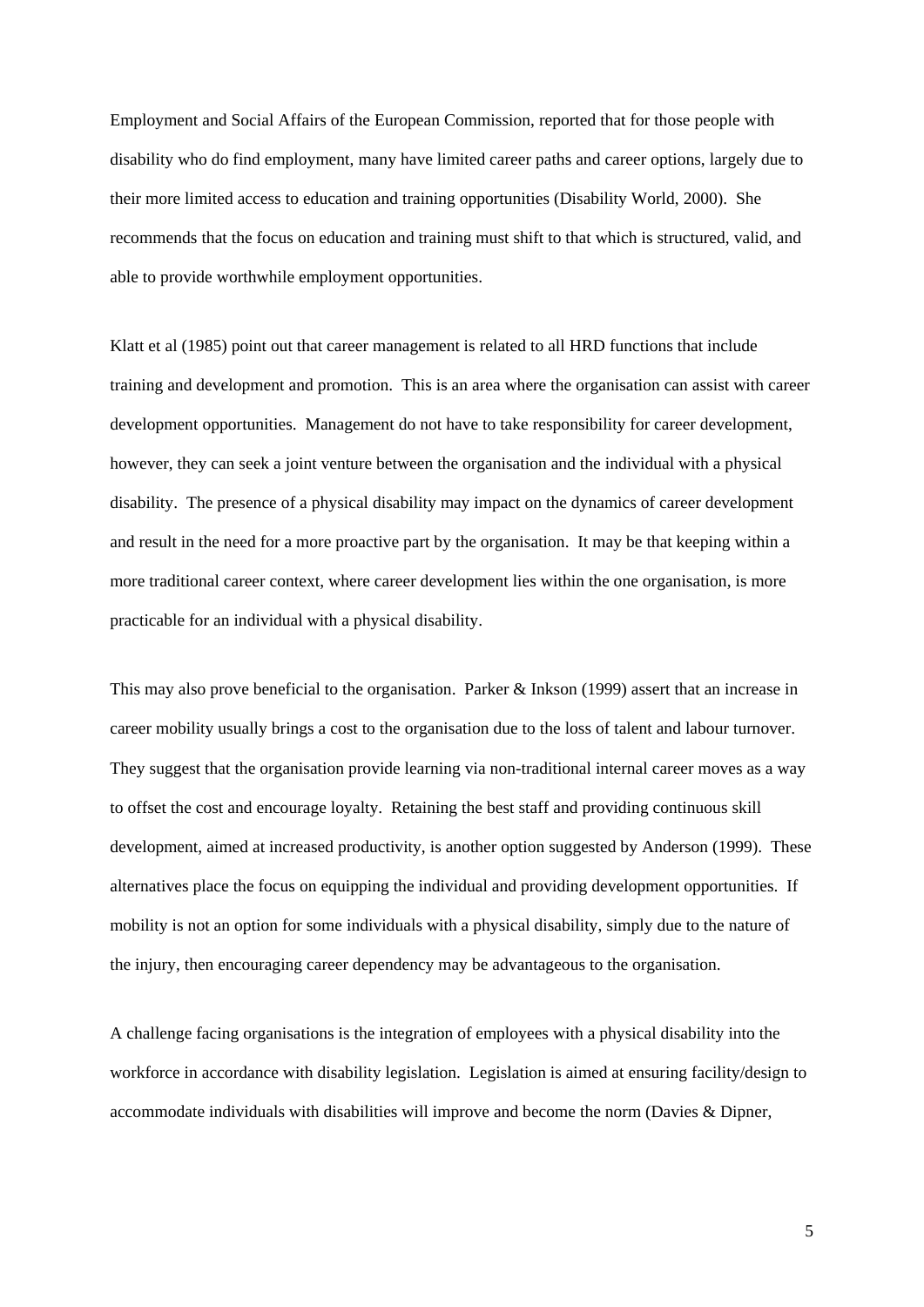1992). It can assist individuals with physical disability in obtaining jobs, but it does not necessarily mean this will lead on to a career.

The nature of the job elicits stereotypical images about the requirements of the job and the way in which it is performed. Physically disabled people are more likely to be stereotyped and therefore, the generating of a set of beliefs about them is more likely. For example, Odone (1998) reported that a survey conducted by the Leonard Cheshire Foundation in the UK showed one-third of the respondents thought that a person in a wheelchair was less intelligent than an able-bodied person. It was also revealed that one-half thought it would be virtually impossible for a disabled person to get any kind of job (Odone, 1998). This type of stereotypical thinking can result in physically disabled people not being selected for a job, not being recommended for promotion, not receiving rewards and career development may be affected by organisational belief systems and culture rather than the lack of opportunity or the ability to progress (Stone & Colella, 1996).

The development of high-technology solutions is an area where individuals with a physical disability have been able to work towards gaining their highest level of professional accomplishment (Davies & Dipner, 1992). For example, American research examining the effect on earnings for people suffering spinal cord injuries (Krueger & Kruse 1995), found that there is no apparent gap for those individuals employed in positions that required computer usage. Working with computers improves employment outcomes because computer technology can negate the limitations of many disabilities and the lack of computer skills itself restricts work in a number of occupations. Although their research indicated that people who suffered a spinal cord injury generally experienced a steep decline in employment, hours worked and weekly earnings, it was not to the same extent of individuals not employed to use computers at work.

People with a disability have mainly been employed in part-time, lower status jobs that offer little chance for advancement and their income level is as much as 35% below that of their non-disabled counterparts (Stone & Colella, 1996). Australian research (Marchant, 1998) indicates that part-time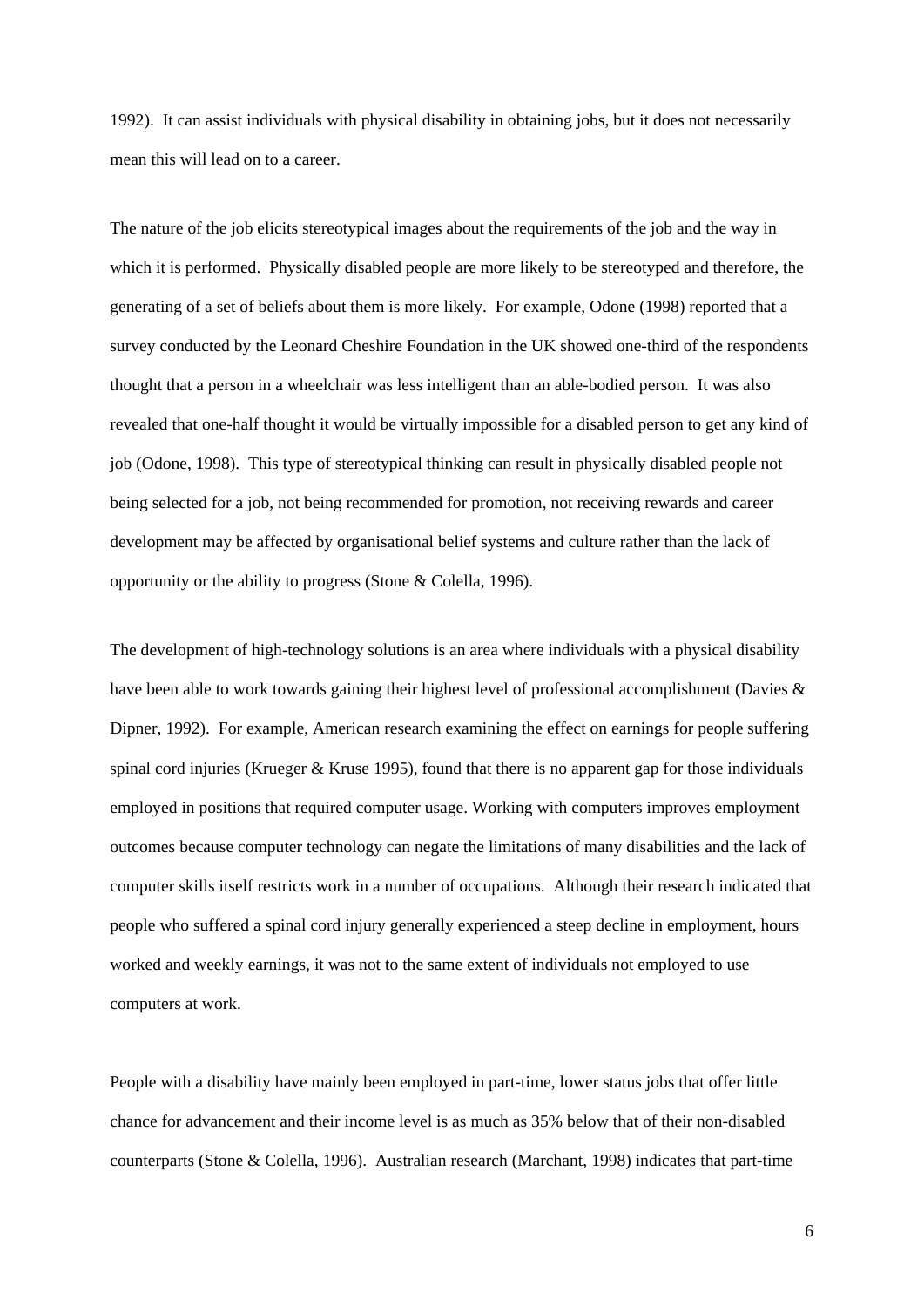and casual employment has increased and temporary contract employment is fast becoming a work option. It is also Marchant's belief that careers will become increasingly 'boundary less' as individuals pursue advancement horizontally as well as vertically and in more than one organisation.

Labour market conditions, workforce flexibility, and restructuring will invariably impact on both the individual and organisational career development boundaries (Parker & Inkson, 1999). What the impact is for individuals with a physical disability is not evident, however, this does indeed pose some dissonance between career ideology and career reality for an individual with a physical disability. From their perspective career aspirations may be quite legitimate, however, employment barriers exist in the form of lower status, lower income jobs. In light of reported employment conditions within Australian workplaces, further impediments exist. The changing face of the employment landscape is affecting how Australians work and the presence of a physical disability further influences career development goals for individuals.

#### **CONCLUSION**

To further explore the reported impacts of physical disability on career development, the following issues require further consideration. Firstly, are people's perceptions of an individual influenced by the presence of a physical disability? and does stereotyping occur within the workplace which can impact on career development, especially through equitable training and promotion opportunities? Secondly, will confidence and self-esteem issues associated with having a physical disability have any impact on career development? Thirdly, who is perceived to be responsible for career development? that is, the individual, the employer, or is it a joint partnership and does management support career development and does it apply equitably? Furthermore, what training and development has been provided as part of career development and has this had an impact on career development? Additionally, what is the individual's attitude towards career advancement? and how do they see opportunity arising, for example, is there any and if so, will it be upward or horizontal? Also to be considered is the question of whether or not the ability to use a computer reduces the gap between

7